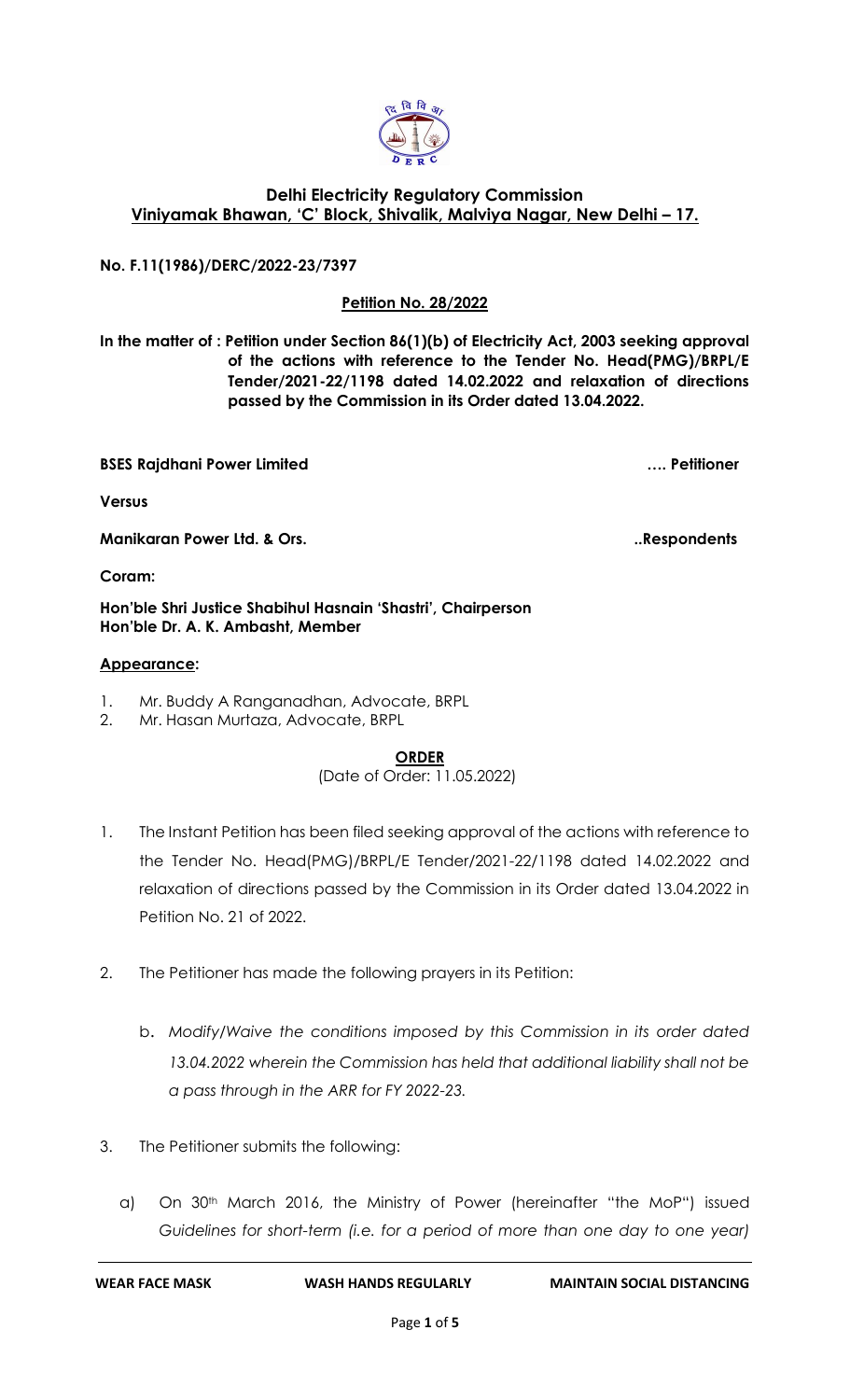*Procurement of Power by Distribution Licensees through Tariff based bidding process* (hereinafter "the MoP Guidelines"). As per the MoP Guidelines and more specifically under Clause 11.4 thereof, in case the quantum of power procured and tariff determined are within the blanket approval granted by the Appropriate Commission (i.e., this Commission) in Annual Revenue Requirement (hereinafter "the ARR") of the respective year, then the same will be considered to have been adopted by the Appropriate Commission. However, if that is not the case, the procurer (i.e. the Petitioner) is required to approach the Appropriate Commission for adoption of tariff within 2 days of the signing of the PPA/LOI, which shall, in turn, communicate its decision within a period of 7 days from the date of submission of the Petition.

- b) On 31st January 2017, this Commission notified the DERC (Terms and Conditions for Determination of Tariff) Regulations, 2017 (hereinafter "*Tariff Regulations*"). As per Regulation 152(c) of the Tariff Regulations, in case the Petitioner is desirous of entering into a short-term arrangement or agreement (other than trading through the Power Exchange) the Petitioner is mandated to follow a transparent bidding process in accordance with the extant guidelines issued by the MoP, i.e., the MoP Guidelines.
- c) In the ensuing financial year, i.e., FY 2022-2023, anticipating a shortage of power, especially in the summer months, the Petitioner decided to procure short term power by way of a transparent bidding process and in accordance with the MoP Guidelines. To this end, the Petitioner invited bids by way of Tender No. Head (PMG)/BRPL/E Tender/2021-22/1198 dated 14th February 2022 for procurement of upto 350 MW of power for the period 1st April 2022 to 30th September 2022 (hereinafter "the **Tender**").
- d) The Petitioner received several bids from various entities with bids ranging from 40 MW to 350 MW.
- e) The Petitioner evaluated the quoted bids and analysed the bid prices. The price discovered through bidding were in line with the earlier discovered prices of other utilities in recent tenders. Thereafter, the Standing Committee issued certification on conformity of the bid process evaluation according to the provisions of the RfP document.
- f) As noted above, the MoP Guidelines require approval of the Appropriate Commission in case the quantum and rate of power exceed the figures approved in the ARR for the concerned year. However, while the procurement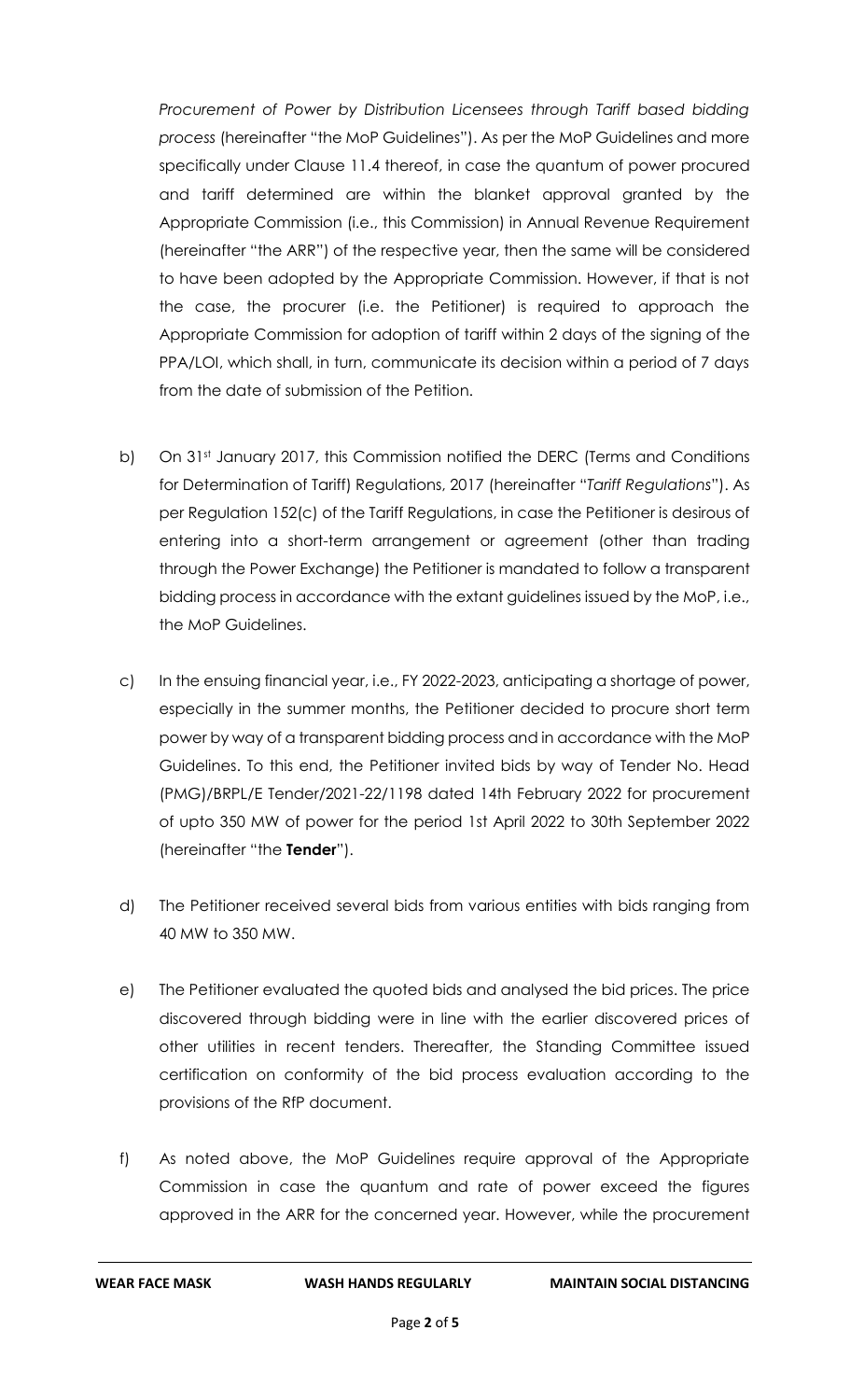is scheduled for FY 2022-2023, as on date, there is no ARR Order passed by this Commission for FY 2022-2023. Therefore, by way of abundant caution, the Petitioner filed Petition No. 21 of 2022 before this Commission and for the purposes of the same, the Petitioner relied upon the findings of the tariff order dated 30 September 2021 wherein this Commission approved the ARR for FY 2021-22 (hereinafter "the **Tariff Order**").

- 4. The rate approved in the Tariff Order was less than the rate discovered by the Petitioner in the tendering process and therefore, in light of Clause 11 of the MoP Guidelines, the Petitioner filed Petition No. 21 of 2022 seeking approval of this Commission.
- 5. This Commission vide its final order dated 13.04.2022 in Petition No. 21 of 2022 was pleased to grant approval to Letters of Intent dated 11.04.2022 issued to the successful bidders.
- 6. It is submitted that in the order dated 13.04.2022, this Commission recognized that the prices discovered by the Petitioner were competitive and less than the average IEX prices for the period 11.03.2022 – 11.04.2022 which were in the range of Rs. 10.55- 10.97/ kWh.
- 7. This Commission in its said order dated 13.04.2022 was pleased to further direct as under:

"11…..

*However, if the arrangement fails, it shall be the sole responsibility of Petitioner to procure & supply power to its consumers at the Tariff discovered in the said bidding process and additional liability, if any, for this quantum of power, shall not be a pass through in the Aggregate Revenue Requirement (ARR) of FY 2022- 23………" (emphasis added)*

- 8. Subsequent to the passing of the said order dated 13.04.2022 by this Commission, one of the traders viz. i.e. Manikaran Power Ltd. ("MPL") was unable to accept the LOI issued by the Petitioner due to various factors including but not limited to the emergent crisis arising out of the shortage of coal.
- 9. The Petitioner has taken all steps that any prudent licensee could possibly have taken in pursuance of the aforesaid procurement. It is submitted that the LOI was issued in time as per the Bid document and has been accepted not only by other bidders but also by the same MPL in respect of another source.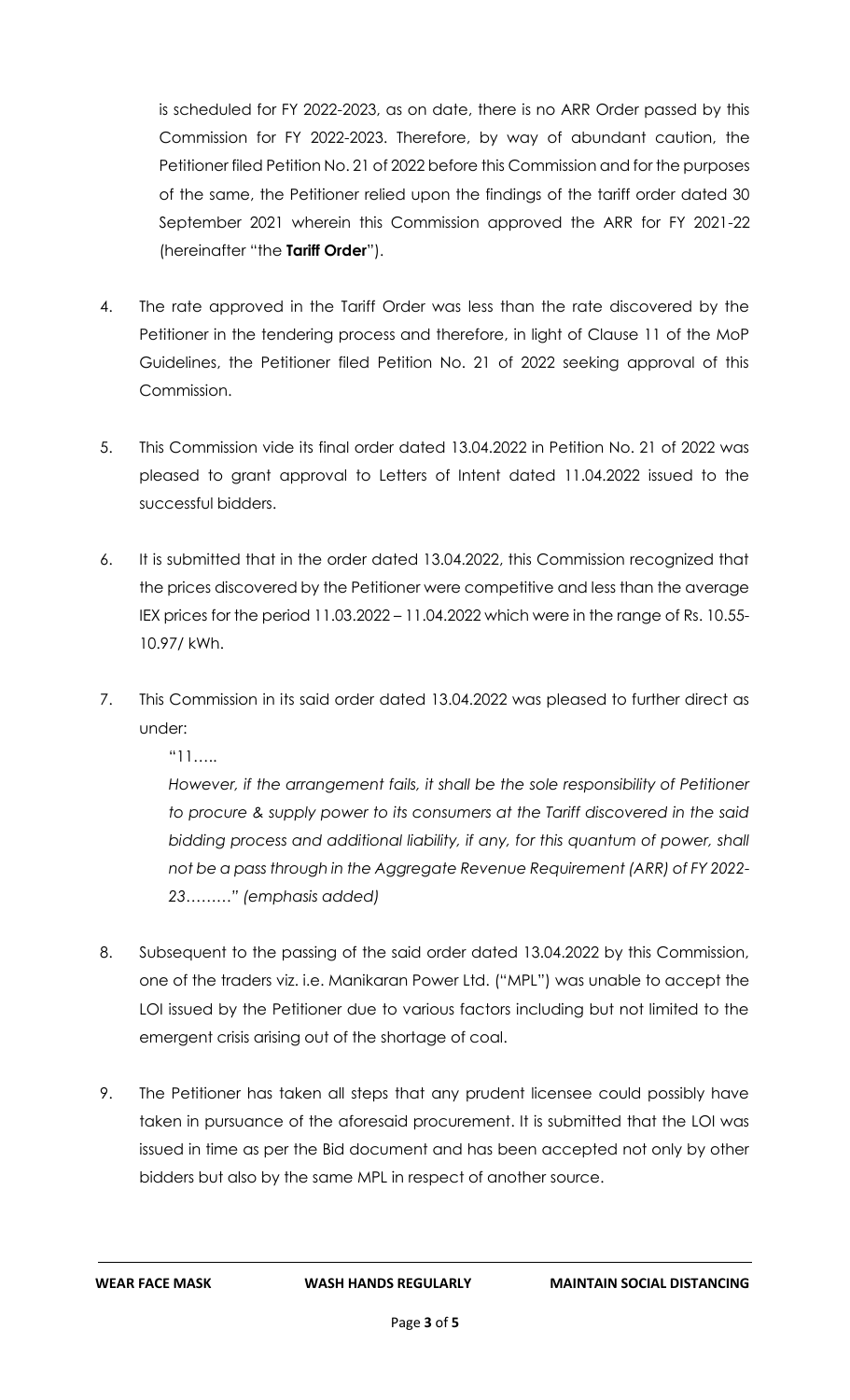- 10. The Petitioner has also had extensive discussions with the Respondent MPL and the Generator, but to no avail. Hence, the Petitioner has no other option but to invoke the EMD and find suitable replacement sources. However, the power scenario currently prevalent in the country as described below is very grave and power is simply not available.
- 11. The emergent crisis arising out of the shortage of coal resulted in skyrocketing of prices of electricity to the extent that this Commission took steps to ensure 24X7 supply of power to consumers of Delhi. This Commission vide its letter dated 29.04.2022 passed certain directions granting "Relaxation in Directives due to Current Power Crisis".
- 12. Similarly, the Central Electricity Regulatory Commission also passed directions directing the power exchanges to re-design, with immediate effect, the bidding software, in such a way that members could submit the bids in day ahead market in the price range of Rs. 0/kWh to 12/kWh thus capping the price for trading at Rs. 12/kWh. Even at that price, the CERC recognized that the buy bids were much more than the sell bids.
- 13. The present emergent situation arising out of the shortage in coal corresponding to the increased demand is unprecedented and is akin to force majeure. As a result of the failure of MPL to supply power at the bid rates, the Petitioner faced a shortage of supply and as a result, in order to prevent any disruption, the Petitioner has renegotiated with MPL, which rates for supply of electricity are still considerably cheaper.
- 14. The rates currently available at the exchange are much higher than they could have been anticipated by the Petitioner. As stated earlier, in view of the current situation this Commission and the Central Electricity Regulatory Commission, both had to take emergent steps.
- 15. This Commission in its letter dated 29.04.2022 has also been pleased to grant exemption in seeking prior approval of banking and bilateral contracts. Considering the same, the Petitioner is seeking that this Commission modify/waive the directions passed by it in its order dated 13.04.2022 whereby this Commission had directed that "additional liability", if any, for this quantum of power, shall not be a pass through in the Aggregate Revenue Requirement (ARR) of FY 2022-23………".